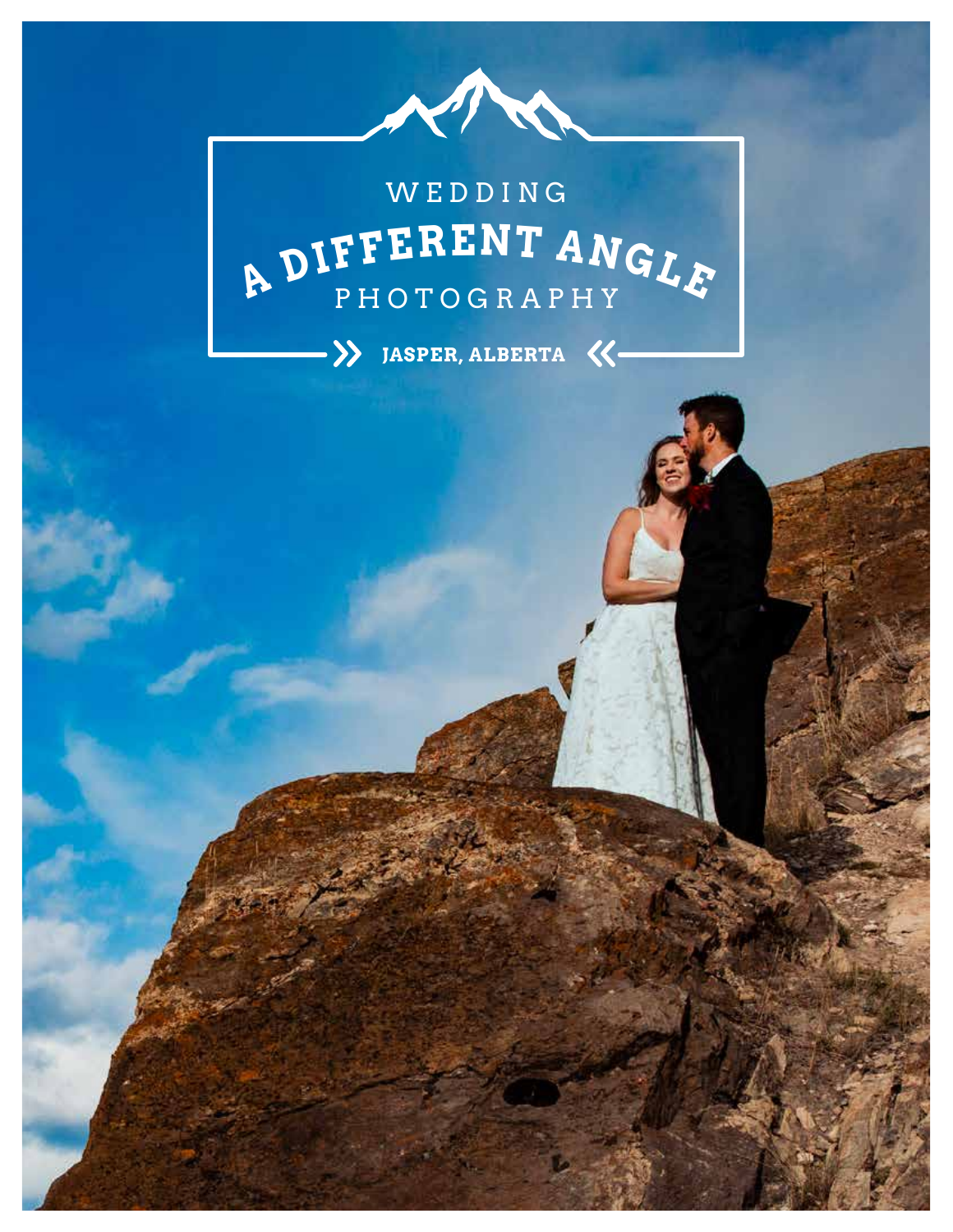# WELCOME

**We are David and Peggy, two photographers who have worked together for over 20 years to create unique, passionate wedding day stories. Quite simply, we love love. We think there is no more romantic backdrop in the world to showcase your love than Jasper National Park. From awe-inspiring mountains and sparkling lakes to fairytale forests, we will capture your most remarkable milestone with all the** 

**We look forward to being part of the best day of your life, and telling your love story from a different angle.**



*HELLO*

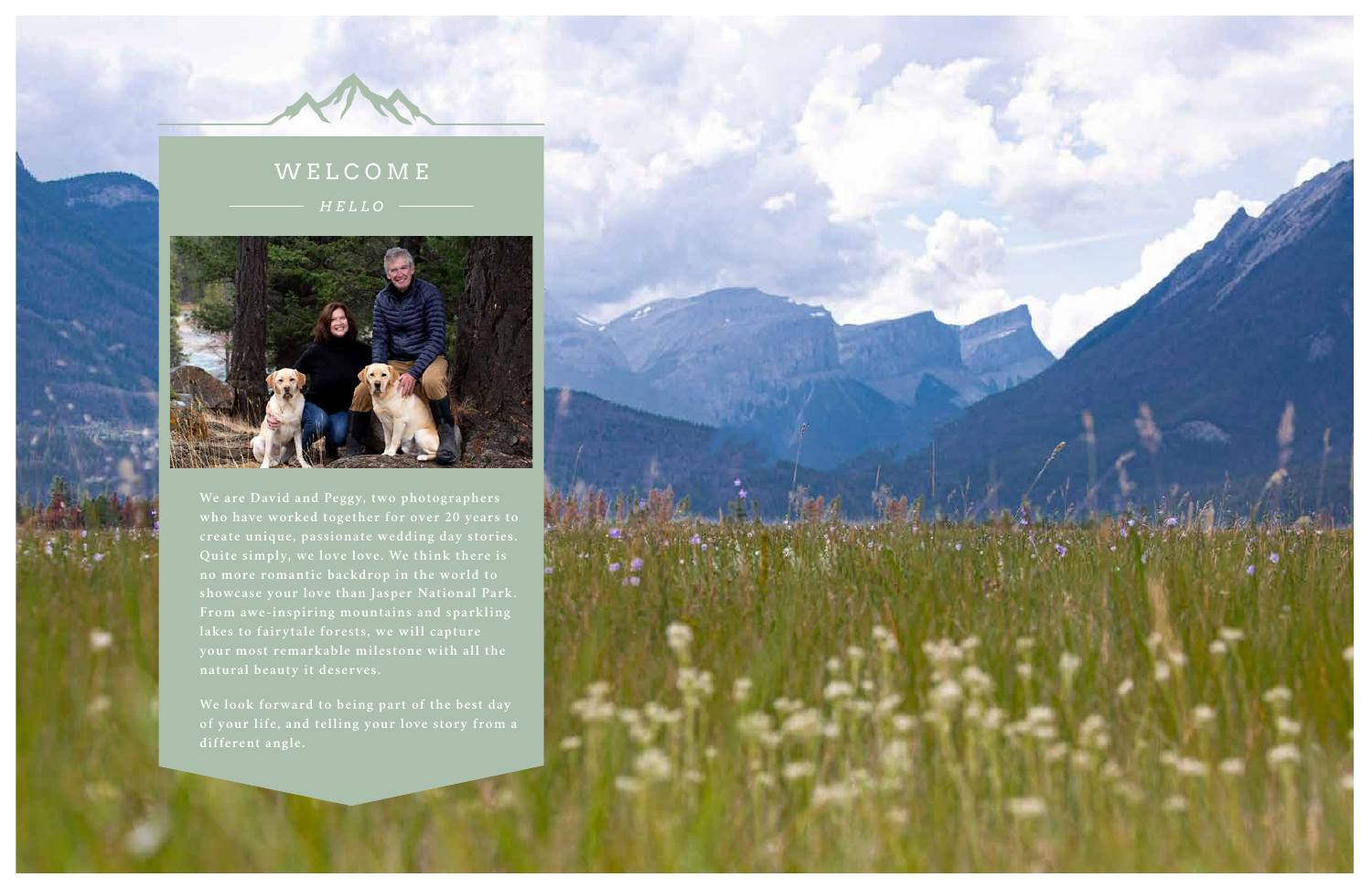## KERKESLIN PACKAGE







*\$3995*

**Our premium wedding package captures every magical moment. Two photographers means we can shoot two locations at once, from your pre-wedding preparations to post nuptual poses. A complimentary choice of engagement, trash the dress or anniversary portrait session is also included.**

**+ ALL DAY COVERAGE** *Two photographers from the morning until after your first dances.*

**+ COMPLIMENTARY PORTRAIT SESSION** *Engagement, trash the dress or anniversary session.*

## **+ ARTISAN EDITED 16X20 CANVAS WALL PORTRAIT**

**+ O N L I N E P R O O F I N G**  *Easily view and download your photo proofs online.*

**+ 12 X 12 STORYBOOK ALBUM** *Up to 100 images.*

**+ HIGH RESOLUTION JPEG FILES** *High resolution printable images and web-ready low resolution images.*

**+ THANK-YOU CARDS** *100 photo cards or 48 folded cards.*

 $\circ$   $-$ 

 $-\langle\langle$ 

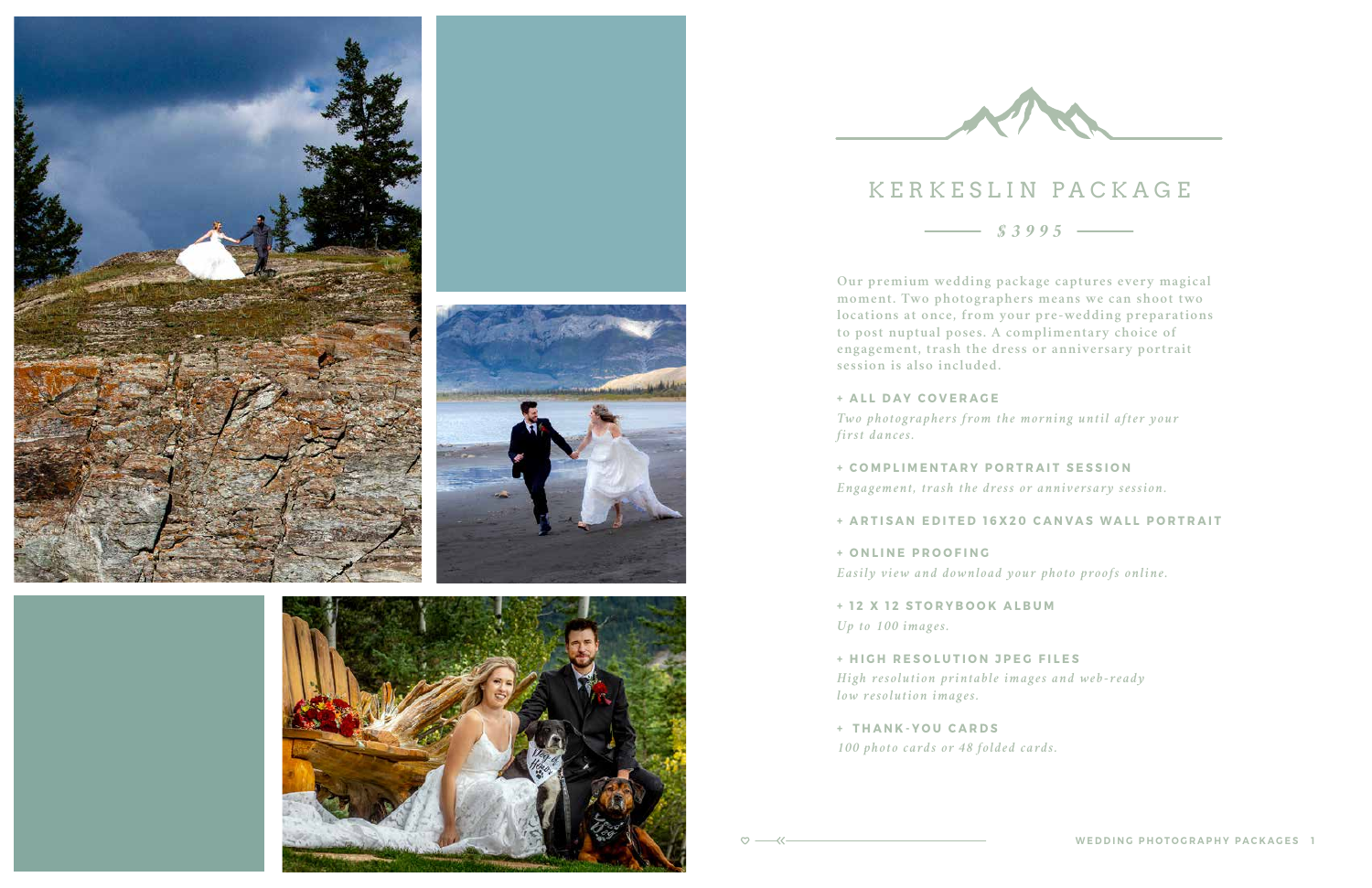







# ROBSON PACKAGE

*\$3495*

**This popular package tells your story from morning to night. We'll be there from hair appointments and rounds of golf all the way to your first dance as a married couple. We'll also include your choice of engagement, trash the dress or anniversary portrait session.**

**+ ALL DAY COVERAGE** *Two photographers from the morning until after your first dances.*

**+ COMPLIMENTARY PORTRAIT SESSION** *Engagement, trash the dress or anniversary session.*

**+ O N L I N E P R O O F I N G**  *Easily view and download your photo proofs online.*

## **+ ARTISAN EDITED 16X20 CANVAS WALL PORTRAIT**

**+ HIGH RESOLUTION JPEG FILES** *High resolution printable images and web-ready low resolution images.*

 $\circ$  -  $\leftarrow$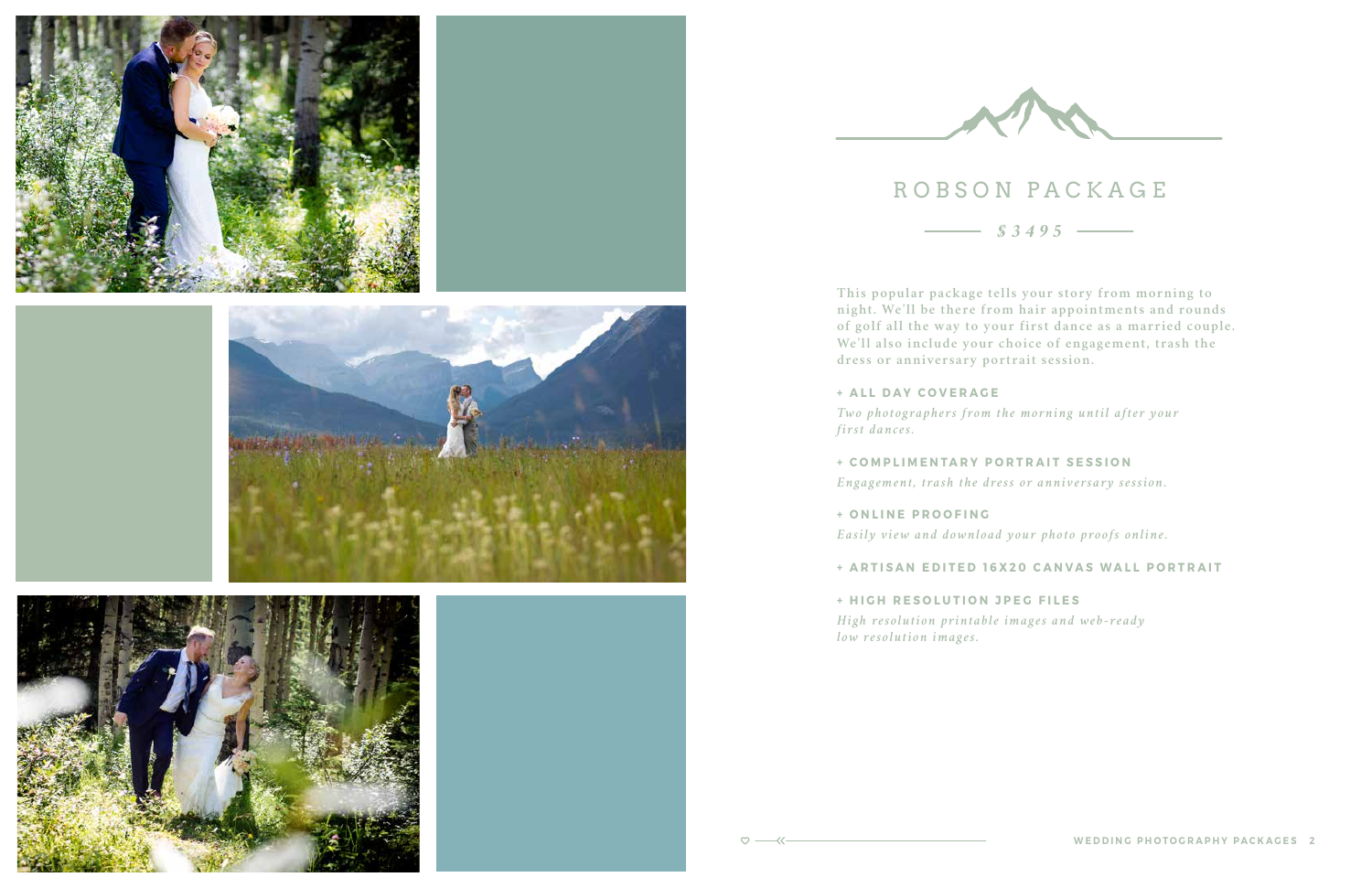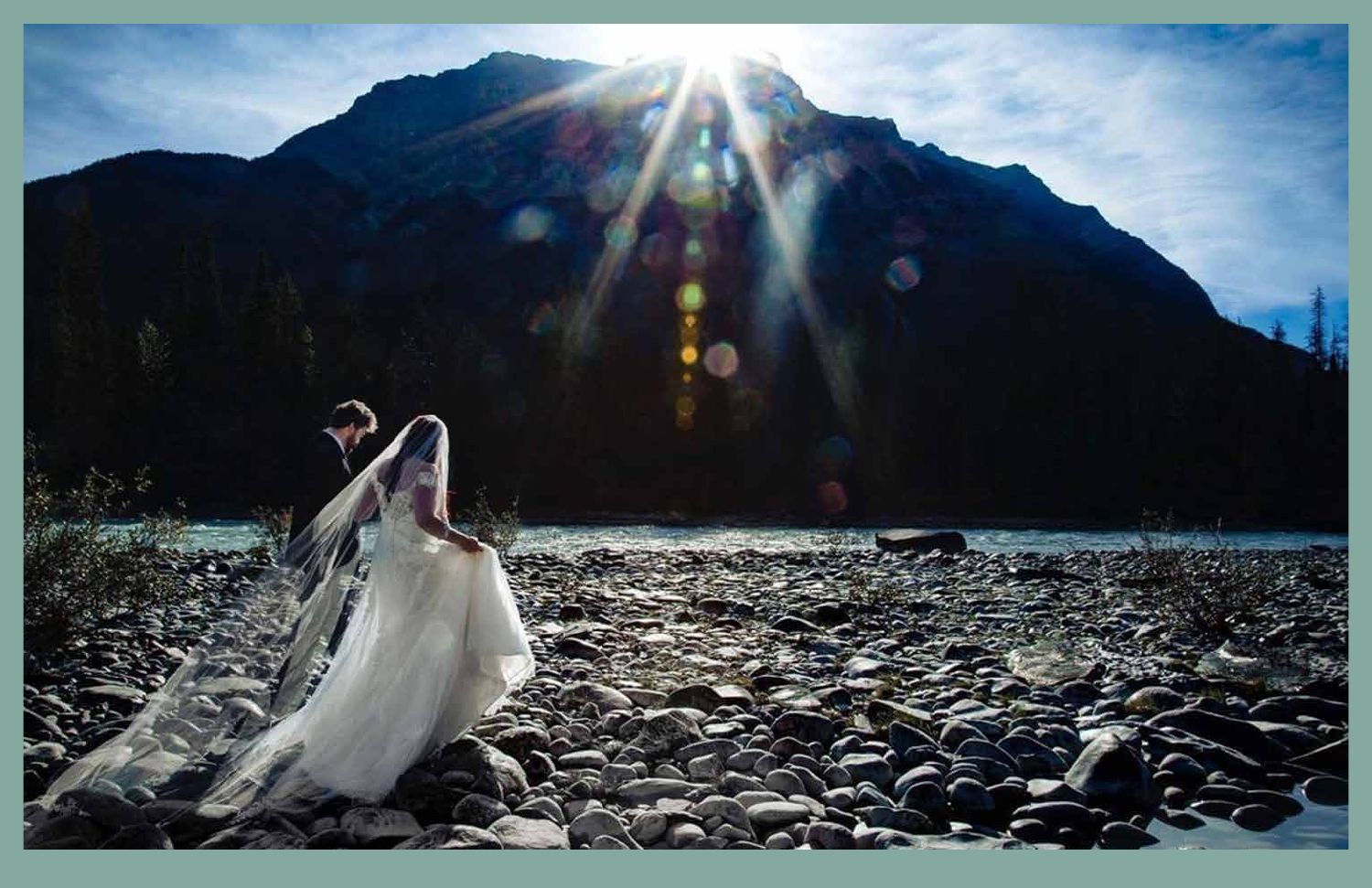







 $\sim$  \$2695 —

## CAVELL PACKAGE

**Through impromptu moments and formal portraits, we'll capture your wedding ceremony and your choice of a pre-ceremony session OR dinner and reception.**

**+ CEREMONY COVERAGE** *Includes vows as well as couple, wedding party and family portrait sessions.*

**+ EXTRA COVERAGE** *Pre-ceremony OR dinner and reception until after your first dances.*

**+ O N L I N E P R O O F I N G**  *Easily view and download your photo proofs online.*

**+ COMPLIMENTARY ENGAGEMENT SESSION**

**+ ARTISAN EDITED 16X20 CANVAS WALL PORTRAIT**

**+ HIGH RESOLUTION JPEG FILES** *High resolution printable images and web-ready low resolution images.*

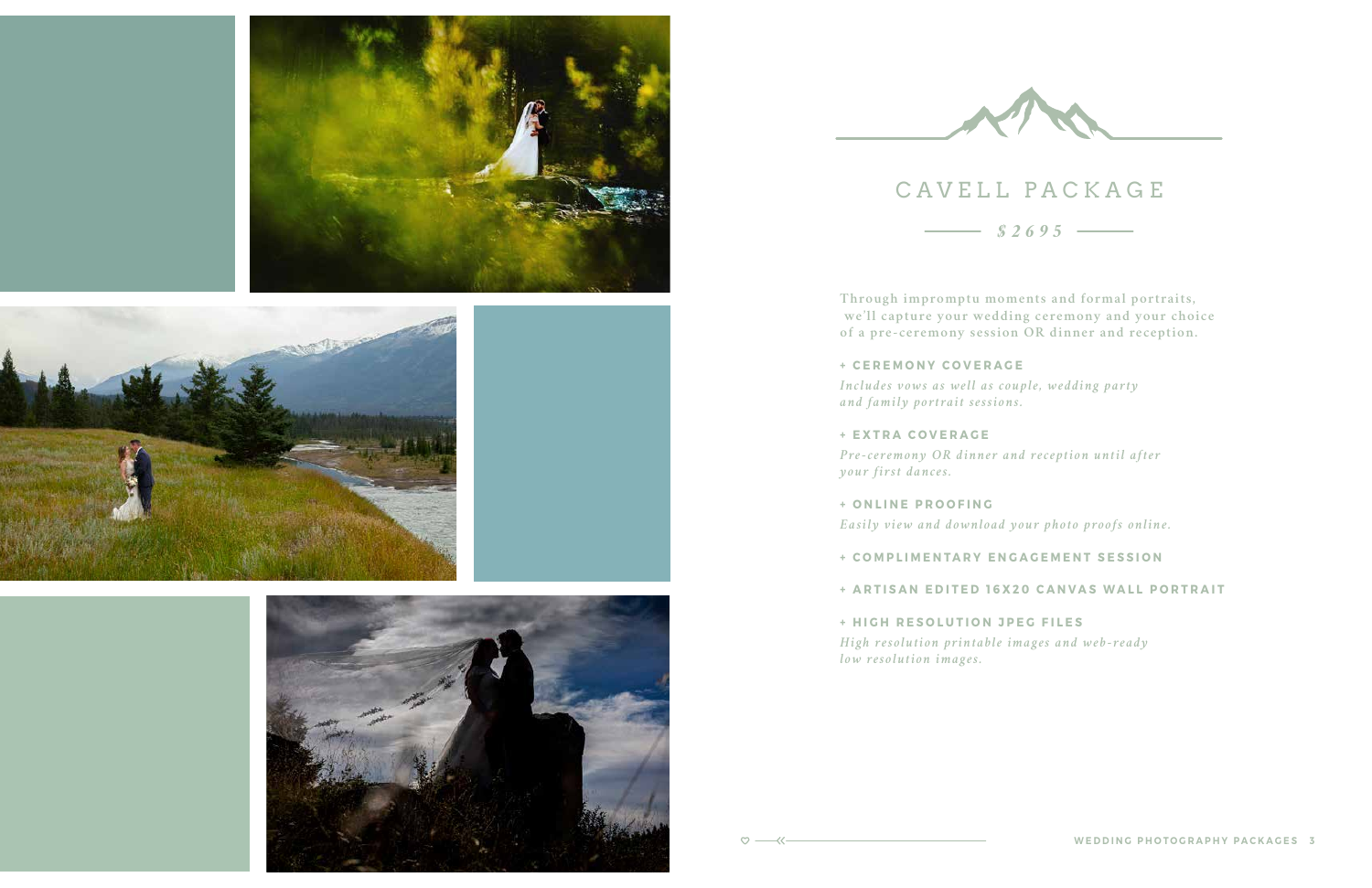## TEKARRA PACKAGE







*\$1795*

**Your wedding ceremony covered from every angle. We'll capture every memorable moment, including couple, wedding party and family portrait sessions.**

## **+ CEREMONY COVERAGE**

*Includes vows as well as couple, wedding party and family portrait sessions.*

**+ O N L I N E P R O O F I N G**  *Easily view and download your photo proofs online.*

**+ HIGH RESOLUTION JPEG FILES** *High resolution printable images and web-ready low resolution images.*

 $\circ$  - $\lt$  -

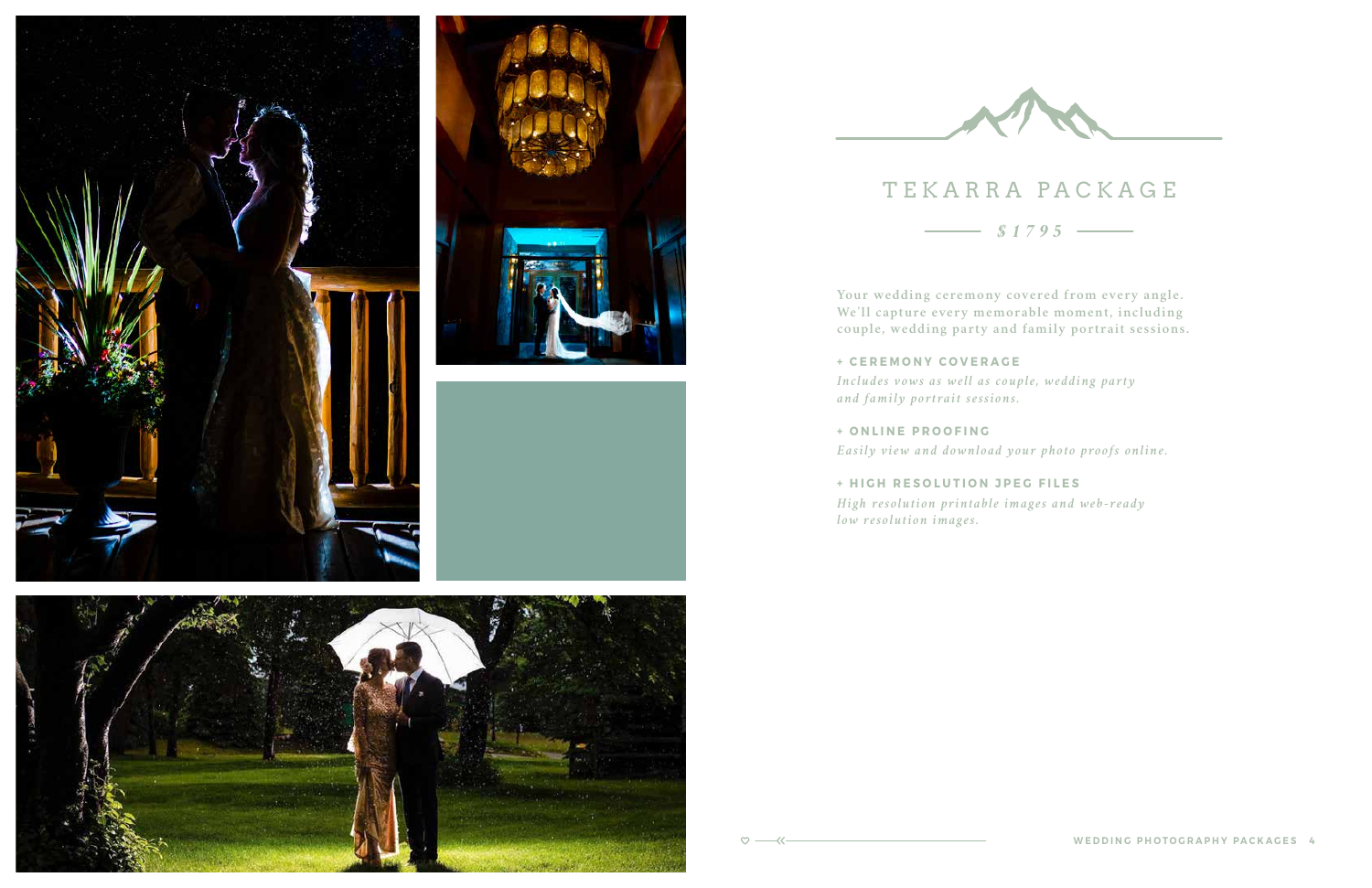**We offer four unique wedding packages. Each includes two photographers, online proofing, high resolution images and web ready images.**

## **+ RETAINER**

*A non-refundable retainer of 30 percent is required to reserve your wedding date. The balance is due two weeks prior to your wedding date.*

## **+ ALBUM IMAGES**

*All the images you choose for your album are fully retouched and will be included on a USB drive with your album.*

### **+ PAYMENT**

*We accept cash, cheques, money orders or e-transfers. We do not accept credit cards.*

### **+ TRAVEL FEES**

*Travel fees are applied to locations further than 30 minutes from the Jasper townsite.*

## **+ TIMELINES**

*Allow approximately six weeks for image processing and delivery.*

# X YOUR WEDDING INFORMATION **K**



## THE FINE PRINT

| Wedding Package Choice (circle one): Kerkeslin Robson Cavell Tekarra                                                                                                                                                                                                                                             |  |  |  |  |  |
|------------------------------------------------------------------------------------------------------------------------------------------------------------------------------------------------------------------------------------------------------------------------------------------------------------------|--|--|--|--|--|
|                                                                                                                                                                                                                                                                                                                  |  |  |  |  |  |
|                                                                                                                                                                                                                                                                                                                  |  |  |  |  |  |
|                                                                                                                                                                                                                                                                                                                  |  |  |  |  |  |
|                                                                                                                                                                                                                                                                                                                  |  |  |  |  |  |
| No. of People in Wedding Party: ____________ No. of People in Largest Group Photo: _________                                                                                                                                                                                                                     |  |  |  |  |  |
|                                                                                                                                                                                                                                                                                                                  |  |  |  |  |  |
|                                                                                                                                                                                                                                                                                                                  |  |  |  |  |  |
|                                                                                                                                                                                                                                                                                                                  |  |  |  |  |  |
|                                                                                                                                                                                                                                                                                                                  |  |  |  |  |  |
|                                                                                                                                                                                                                                                                                                                  |  |  |  |  |  |
| ,我们也不能在这里的时候,我们也不能在这里的时候,我们也不能会在这里的时候,我们也不能会在这里的时候,我们也不能会在这里的时候,我们也不能会在这里的时候,我们也不<br>How did you find out about A Different Angle Photography? ___                                                                                                                                                               |  |  |  |  |  |
| We, the undersigned, agree that our wedding day images may be used as promotional<br>material by A Different Angle Photography.                                                                                                                                                                                  |  |  |  |  |  |
|                                                                                                                                                                                                                                                                                                                  |  |  |  |  |  |
| YOUR BOOKING IS CONFIRMED when we have recieved ALL THREE of the following:<br>information sheet, retainer 30% of package price, and signed contract. We accept cheques,<br>cash, money orders or e-transfers. Mail cheques to: A Different Angle Photography<br>P.O. Box 2036, Jasper, Alberta, Canada, T0E 1E0 |  |  |  |  |  |